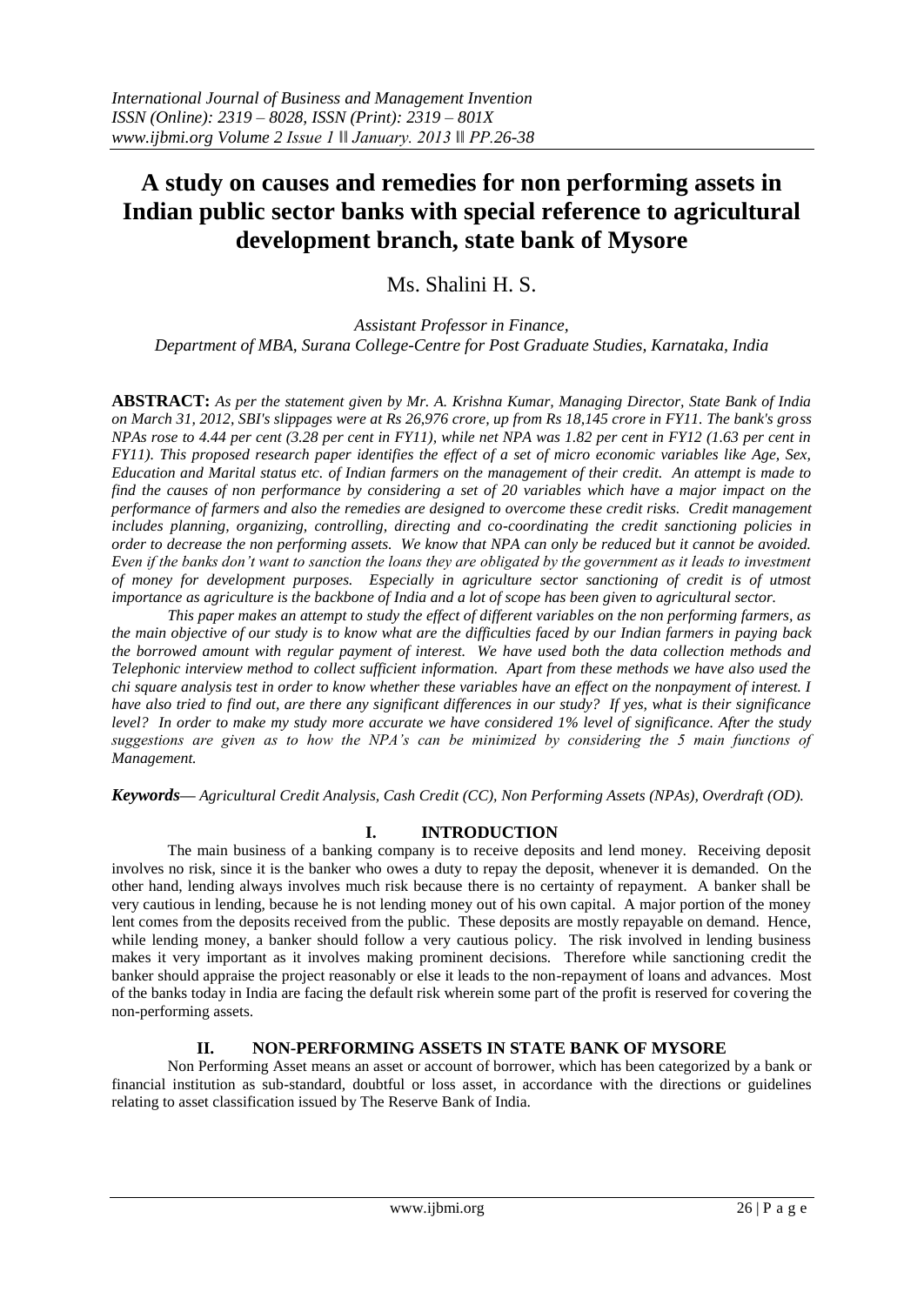# *2.1 Classification of Non Performing Assets in State Bank of Mysore (ADB)*

# **a) Thirty days past due**

An amount due under any credit facility is treated as "past due" when it has not been paid within 30 days from the due date. Due to the improvement in the payment and settlement systems, recovery climate, up gradation of technology in the banking system, etc., it was decided to dispense with 'past due' concept, with effect from March 31, 2001. Accordingly, as from that date, a Non performing asset (NPA) shall be an advance where:

 Interest and /or installment of principal remain overdue for a period of more than 180 days in respect of a Term Loan,

 The account remains 'out of order' for a period of more than 180 days, in respect of an overdraft/ cash Credit(OD/CC),

 The bill remains overdue for a period of more than 180 days in the case of bills purchased and discounted,

 Interest and/ or installment of principal remains overdue for two harvest seasons but for a period not exceeding two half years in the case of an advance granted for agricultural purpose, and

 Any amount to be received remains overdue for a period of more than 180 days in respect of other accounts.

The non-performing assets often include mortgage loans, car loans, credit card debt and installment loans.

## **b) Ninety days overdue**

With a view to moving towards international best practices and to ensure greater transparency, it has been decided to adopt the '90 days overdue' norm for identification of NPAs, form the year ending March 31, 2004. Accordingly, with effect from March 31, 2004, a non-performing asset (NPA) shell is a loan or an advance where:

 Interest and /or installment of principal remain overdue for a period of more than 90 days in respect of a Term Loan,

The account remains 'out of order' for a period of more than 90 days, in respect of an overdraft/ cash Credit(OD/CC),

 The bill remains overdue for a period of more than 90 days in the case of bills purchased and discounted,

 Interest and/ or installment of principal remains overdue for two harvest seasons but for a period not exceeding two half years in the case of an advance granted for agricultural purpose.

#### **c) Out of order**

An account treated as 'out of order' if the outstanding balance remains continuously in excess of the sanctioned limit/ drawing power. In case where the outstanding balance in the principal operating account is less than the sanctioned limit/ drawing power, but there are no credits continuously for six months as on the date of balance sheet or credits are not enough to cover the interest debited during the same period, these account should be treated as 'out of order'.

#### **2.2 Methodology**

The research methodology followed in this project is Data Collection method which involves both monitoring and communication method.

1. Monitoring method of data collection includes studies in which the researcher inspects the activities of the subject or the nature of some material without attempting to elicit responses from anyone. In our project the monitoring method involves the collection of data about the farmers by using the application forms submitted by the farmer during applying for loan. (Refer Appendix)

2. In the communication study, the researcher questions the subjects and collects their responses by personal or impersonal means. The communication study followed in our project is Telephonic Interview wherein the farmers were interviewed through telephone. This method was appropriate as many of the farmers do not understand English, even though they understand they are comfortable to speak in kannada language. For this reason the questionnaire was prepared in kannada language in order to make the interview more responsive.

3. Chi Square  $(\chi^2 \text{ test})$  as a test of independence was carried out in order to know about the whether the differences observed among effect of different variables on the non performing assets of a bank. The value of the test-statistic is:

 $\Box$ **2** =  $\Box$  (**O**<sub>**i</sub><b>-E**<sub>*i*</sub>)<sup> $2$ </sup>/E<sub>*i*</sub></sub>

where  $O_i$  is the observed frequency and  $E_i$  is the expected frequency.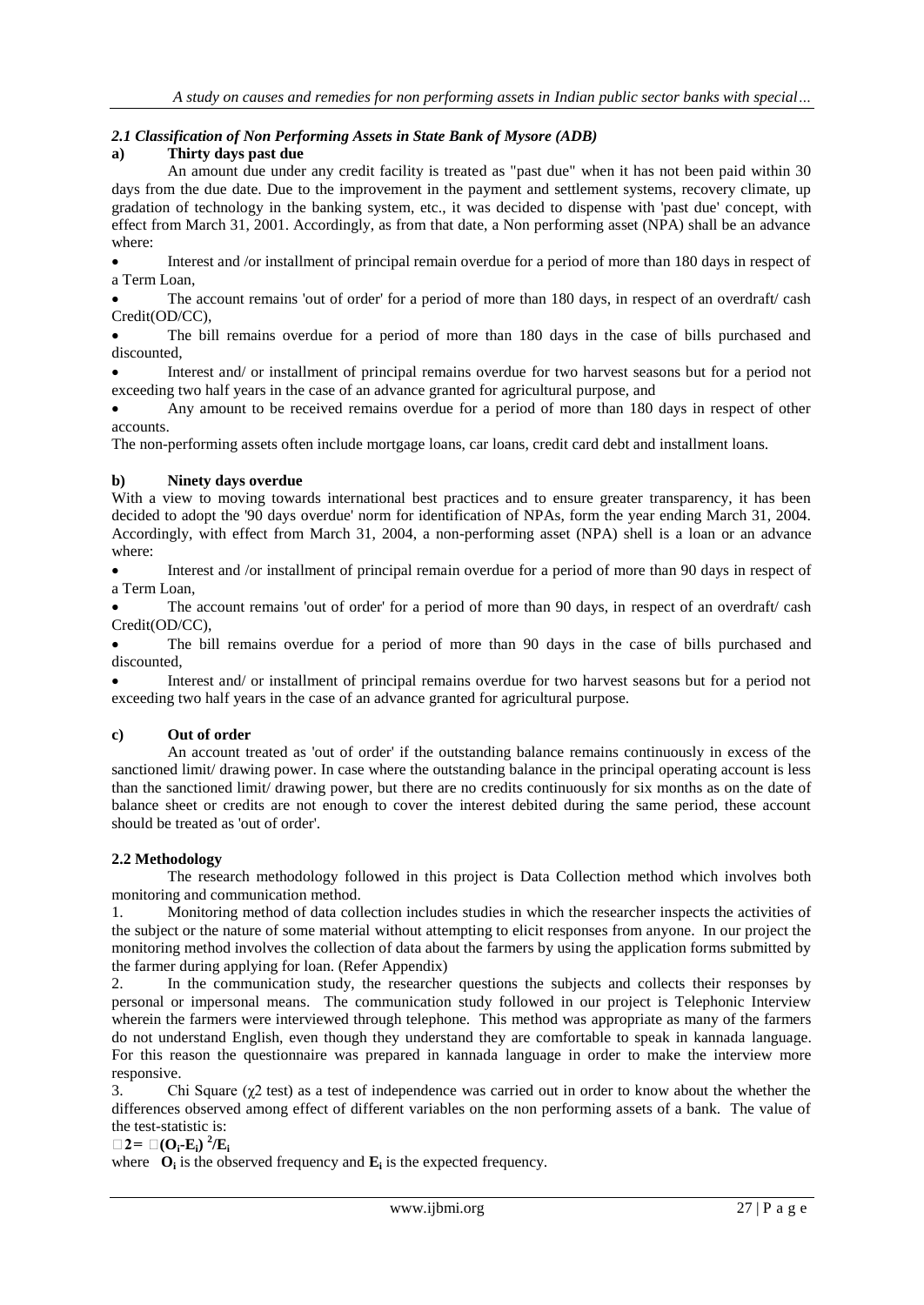The degrees of freedom are calculated by using the formula  $(r-1)$   $(c-1)$ . Then the critical value is determined from the chi square normal distribution table. To make our study more accurate we have taken 1% level of significance. Then based on the critical value we have concluded whether sufficient data is available to accept the nul hypothesis or not.

#### **2.3 Results**

#### *2.3.1 Survey conducted based on the details of the farmers collected from the application form:*

**Sample size:** A sample size of 100 farmers was chosen randomly from all over 41 branches covering 5 regions namely Mysore, Mandya, Hassan, Mangalore, Chamarajanagara. Among these 100 farmers 50 are creditworthy borrowers who pay their interest properly and the other 50 farmers are nonperforming farmers who do not make any attempt to pay their interest on loan thereby contributing to generation of non-performing assets which will in turn reduce the profitability of the bank.

A set of 20 variables have been considered in our study contributes to the non creditworthiness of the farmers. Even though there are other factors which will contribute to the non repayment of interest and loans, the following variables have a major share. Let us see the impact of these variables on the Normal as well as the nonperforming farmers and what factors differentiates the two classes of farmers.

| Vari<br>able | Type of<br>data | <b>Descri</b><br>ption                                                                | Of<br><b>Number</b><br><b>Performing Farmers</b> | <b>Number Of Non-</b><br><b>Performing</b><br><b>Farmers</b> |
|--------------|-----------------|---------------------------------------------------------------------------------------|--------------------------------------------------|--------------------------------------------------------------|
| Age          | <b>Interva</b>  | $>25$ yrs<br>$25 -$<br>35yrs<br>$35 -$<br>45yrs<br>$45 -$<br>55yrs<br>$55 -$<br>65yrs | 6<br>18<br>22<br>3<br>1                          | 1<br>4<br>10<br>15<br>20                                     |

**A. Effect of age Table 1** 



#### **Figure 1**

**Results of Chi square analysis:** Alternate hypothesis (H1) : Performance of farmer is dependent on age.

**Nul Hypothesis (H0)** : Performance of the farmer is independent of age.

| Chi square value                           | 42.15  |
|--------------------------------------------|--------|
| Critical value at 1% level of significance | 13.277 |

The above result clearly indicates that we have enough evidence to reject the nul hypothesis. Therefore we reject nul hypothesis and accept alternate hypothesis stating that the age has its impact on the performance of farmers.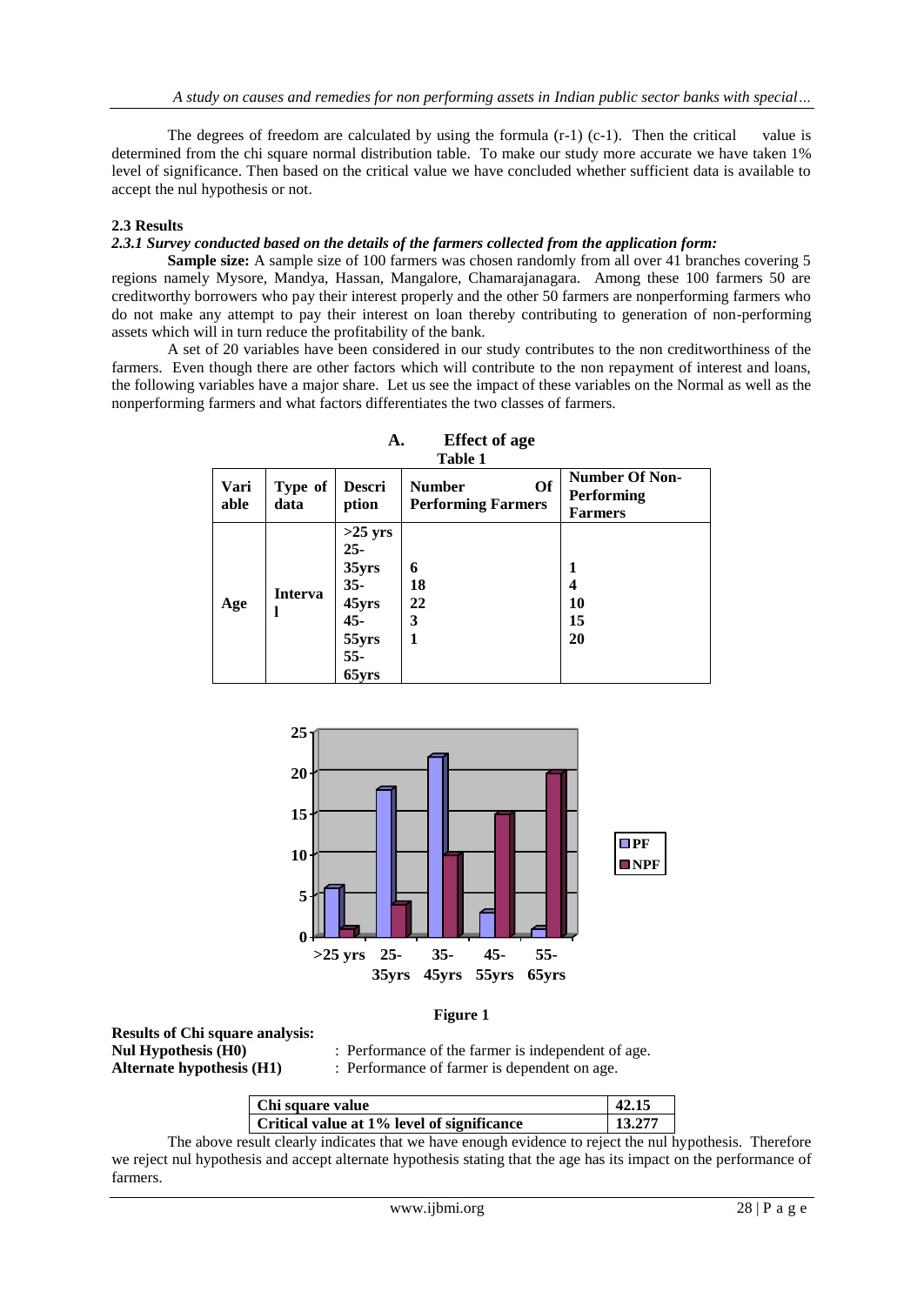|            |                                       |             | Table 2                     |                                         |  |
|------------|---------------------------------------|-------------|-----------------------------|-----------------------------------------|--|
|            | Variable   Type of data   Description |             | <b>Number Of Performing</b> | <b>Number Of Non-performing farmers</b> |  |
|            |                                       |             | <b>Farmers</b>              |                                         |  |
| <b>Sex</b> |                                       | <b>Male</b> | 46                          | 49                                      |  |
|            | Categorical                           | Female      |                             |                                         |  |

#### **B. Effect of Sexual status**



#### **Figure 2**

# **Results of chi square analysis:**

**Nul Hypothesis (H0) :** Performance of the farmer is not dependent on the sexual status **Alternate hypothesis (H1) :** Performance of farmer is dependent on sexual status.

| Chi square value                           | 1.89  |
|--------------------------------------------|-------|
| Critical value at 1% level of significance | 6.635 |

From the above result we can conclude that the nul hypothesis can be accepted as the chi square value falls within the range of critical value. Therefore we cannot conclude whether farmer performance and sexual status re dependent or independent.

## **C. Effect of Educational status:**

|                  |                                 |                   | Table 3                     |                                  |  |
|------------------|---------------------------------|-------------------|-----------------------------|----------------------------------|--|
| <b>Variable</b>  | <b>Type of data</b> Description |                   | <b>Number Of Performing</b> | Number Of Non-performing farmers |  |
|                  |                                 |                   | <b>Farmers</b>              |                                  |  |
|                  |                                 | Literate          | 48                          | 14                               |  |
| <b>Education</b> | <b>Categorical</b>              | <b>Illiterate</b> |                             | 36                               |  |



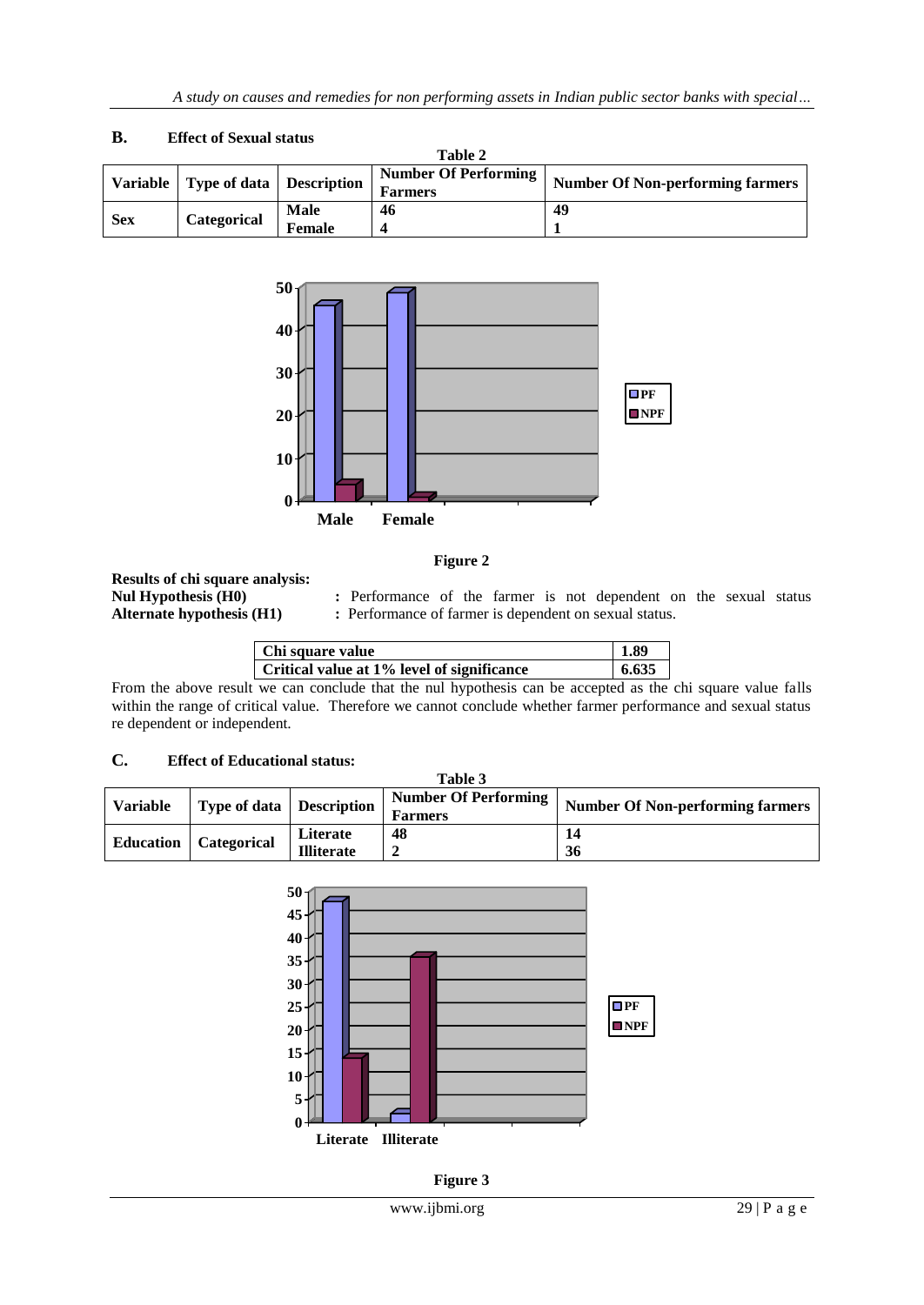**Results of chi square test:**

**Nul Hypothesis (H0) :** Performance of farmer is independent on educational status.

**Alternate hypothesis (H1) :** Performance of farmer and his/her educational status are dependent.

| Chi square value                           | -49.06 |
|--------------------------------------------|--------|
| Critical value at 1% level of significance | 6.653  |

As the chi square value is greater than the critical value, we conclude that we have sufficient evidence to reject nul hypothesis and to accept alternate hypothesis. Thus we conclude the educational status and the farmer performance are dependent.

#### **D. Effect of marital status:**

|                       |              | Table 4                            |                                                            |                                         |
|-----------------------|--------------|------------------------------------|------------------------------------------------------------|-----------------------------------------|
| <b>Variable</b>       | Type of data | <b>Description</b>                 | Оf<br><b>Number</b><br><b>Performing</b><br><b>Farmers</b> | Number Of Non-<br>performing<br>farmers |
| <b>Marital Status</b> | Categorical  | <b>Married</b><br><b>Unmarried</b> | 16<br>34                                                   | 48                                      |



#### **Figure 4:**

**Results of the chi square test:**

**:** Performance of farmer and marital status are independent.

**Alternate hypothesis (H1) :** Performance of farmer and marital status are dependent.

| Chi square value                           | 44.4  |
|--------------------------------------------|-------|
| Critical value at 1% level of significance | 6.635 |

From the above values we conclude that we have sufficient data to reject nul hypothesis. Therefore we accept alternate hypothesis. This shows that performance of farmer and marital status is dependent.

#### **E. Effect of Family size:**

| Table 5           |                 |                                                       |                                                  |                                                   |  |  |  |
|-------------------|-----------------|-------------------------------------------------------|--------------------------------------------------|---------------------------------------------------|--|--|--|
| <b>Variable</b>   | Type of<br>data | <b>Description</b>                                    | Number Of<br><b>Performing</b><br><b>Farmers</b> | <b>Number</b><br>Non-<br>Of<br>performing farmers |  |  |  |
| Family<br>members | <b>Interval</b> | 10<br>Above<br>members<br>5-10 members<br>3-5 members | 14<br>28                                         | 35<br>8                                           |  |  |  |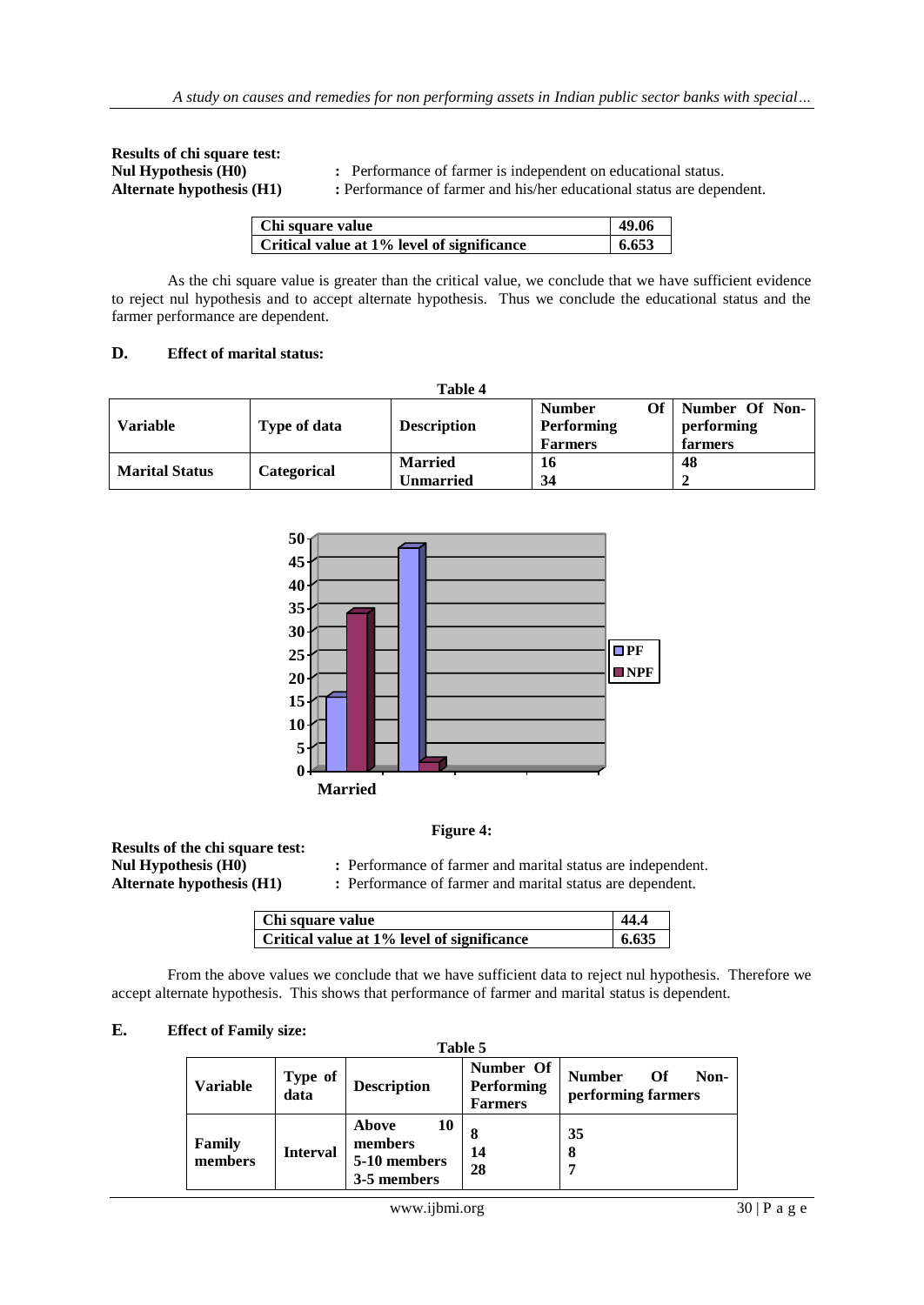

#### **Figure 5**

**Results of chi square analysis:**

**Nul Hypothesis (H0) :** Performance of farmer and family size are independent. **Alternate hypothesis (H1) :** Performance of farmer and family size are dependent.

| Chi square value                           | 25.62 |
|--------------------------------------------|-------|
| Critical value at 1% level of significance | 9.210 |

From the above value we conclude that we have enough evidence to reject nul hypothesis. Therefore we accept alternate hypothesis. Hence farmer performance depends on family size.

#### **F. Effect of Wealth status:**

|                 |                                 |                    | Table 6          |                                         |
|-----------------|---------------------------------|--------------------|------------------|-----------------------------------------|
|                 |                                 |                    | <b>Number Of</b> |                                         |
| <b>Variable</b> | <b>Type of data Description</b> |                    | Performing       | <b>Number Of Non-performing farmers</b> |
|                 |                                 |                    | <b>Farmers</b>   |                                         |
|                 |                                 | <b>Green card</b>  |                  | 43                                      |
| <b>BPL</b>      | Categorical                     | Red card           | 40               |                                         |
| Type            |                                 | <b>Yellow card</b> |                  |                                         |



**Results of chi square analysis:**

**Figure 6**

**:** Performance of farmer is independent of wealth status.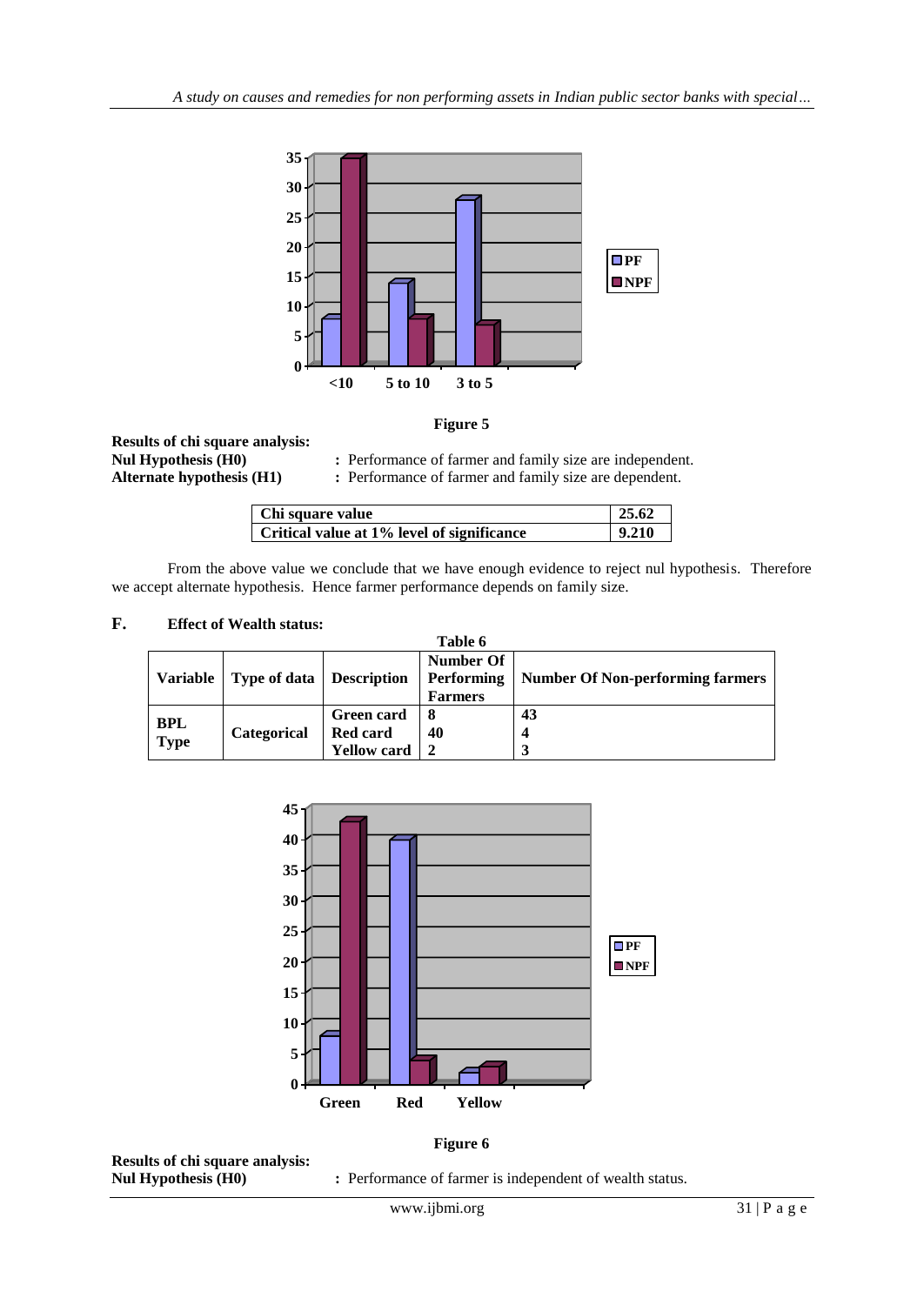**Alternate hypothesis (H1) :** Performance of farmer is dependent on wealth status.

| Chi square value                           | 53.66 |
|--------------------------------------------|-------|
| Critical value at 1% level of significance | 9.210 |

We have sufficient data to reject nul hypothesis. Therefore we accept alternate hypothesis. This shows that wealth status and performance of a farmer are dependent.

**Table 7**

#### **G. Effect of religion:**

| Table 7         |                           |                    |                                                            |                                            |  |
|-----------------|---------------------------|--------------------|------------------------------------------------------------|--------------------------------------------|--|
| <b>Variable</b> | of<br><b>Type</b><br>data | <b>Description</b> | Of<br><b>Number</b><br><b>Performing</b><br><b>Farmers</b> | <b>Number Of Non-performing</b><br>farmers |  |
|                 |                           | Hindu              | 43                                                         | 40                                         |  |
| <b>Religion</b> |                           | <b>Muslim</b>      | 5                                                          | O                                          |  |
|                 | Categorical               | Christian          |                                                            |                                            |  |
|                 |                           | <b>Others</b>      | <b>Nil</b>                                                 | Nil                                        |  |



**Results of the chi square analysis:**

**:** Performance of farmer and religion are independent. Alternate hypothesis (H1) **:** Performance of farmer and religion are dependent.

| Chi square value                           | 0.85  |
|--------------------------------------------|-------|
| Critical value at 1% level of significance | 9.210 |

The chi square value comes within the critical value. Therefore we donot have sufficient evidence to reject nul hypothesis. Hence we accept nul hypothesis. That is we cannot conclude whether farmer performance and religion are dependent or independent.

#### **H. Effect of caste:**

| Table 8         |              |                                                               |                                               |                                             |
|-----------------|--------------|---------------------------------------------------------------|-----------------------------------------------|---------------------------------------------|
| <b>Variable</b> | Type of data | <b>Description</b>                                            | <b>Number Of Performing</b><br><b>Farmers</b> | <b>Number Of Non-</b><br>performing farmers |
| Caste           | Categorical  | <b>General</b><br><b>OBC</b><br><b>SC/ST</b><br><b>Others</b> | 8<br>30<br>12<br><b>Nil</b>                   | 34<br>10<br>6<br><b>Nil</b>                 |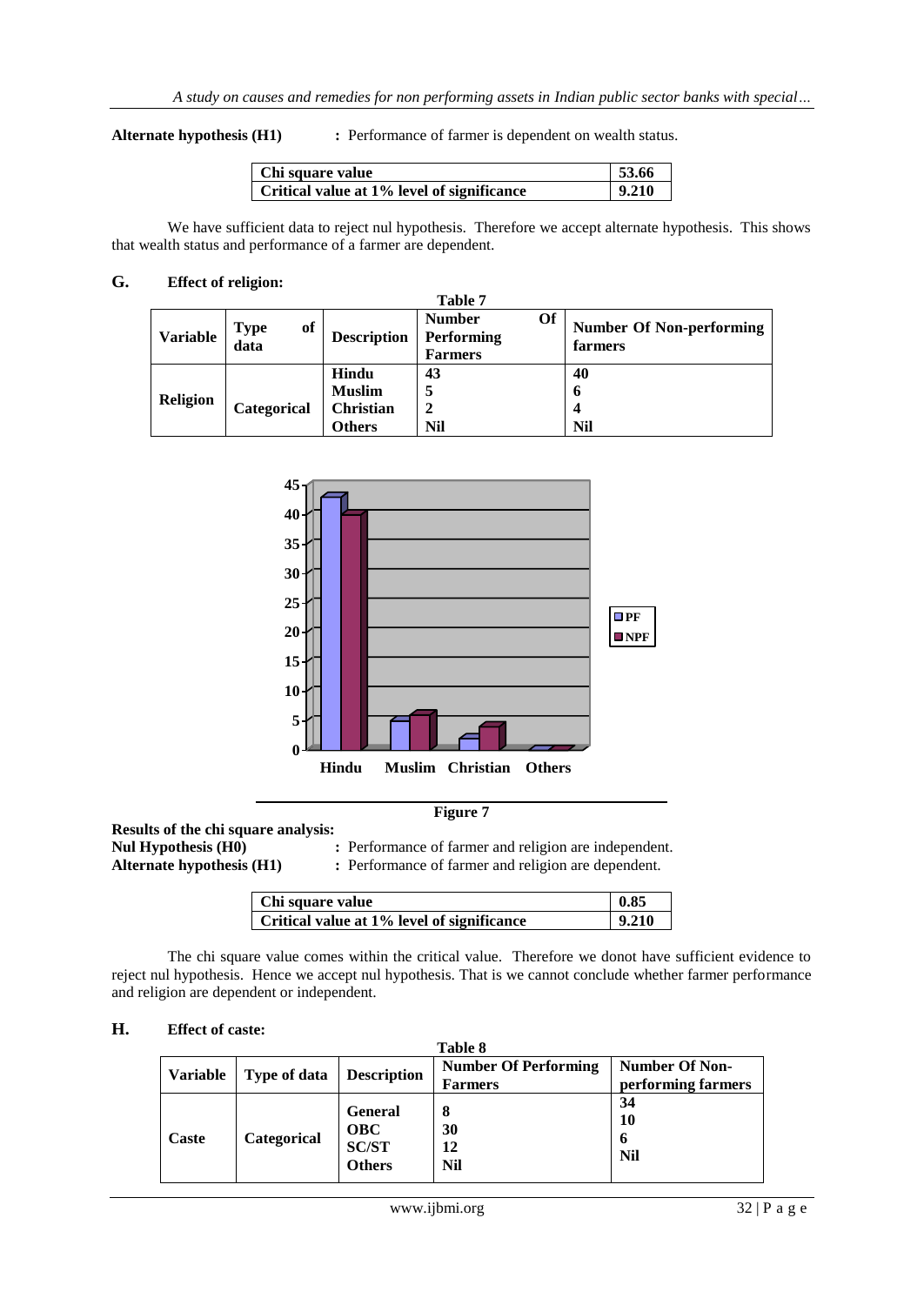

#### **Figure 8**

**Results of the chi square analysis: Nul Hypothesis (H0) :** Performance of farmer and caste are independent. **Alternate hypothesis (H1) :** Performance of farmer and caste are dependent.

| Chi square value                           | 28.1  |
|--------------------------------------------|-------|
| Critical value at 1% level of significance | 9.210 |

We have sufficient data to reject nul hypothesis and to accept alternate hypothesis which states that performance of farmer is dependent on caste.

#### **I. Effect of money lenders:**

Apart from the bank and other financial institutions there are private money lenders who will lend money to the farmers on the basis of mortgage provided by the farmer.

| Table 9                |                     |                       |                                                      |                                              |  |
|------------------------|---------------------|-----------------------|------------------------------------------------------|----------------------------------------------|--|
| <b>Variable</b>        | <b>Type of data</b> | <b>Description</b>    | <b>Number</b><br><b>Performing</b><br><b>Farmers</b> | Of   Number Of Non-<br>performing<br>farmers |  |
| <b>Money</b><br>lender | Categorical         | Yes<br>N <sub>0</sub> | 32<br>18                                             | 46<br>4                                      |  |



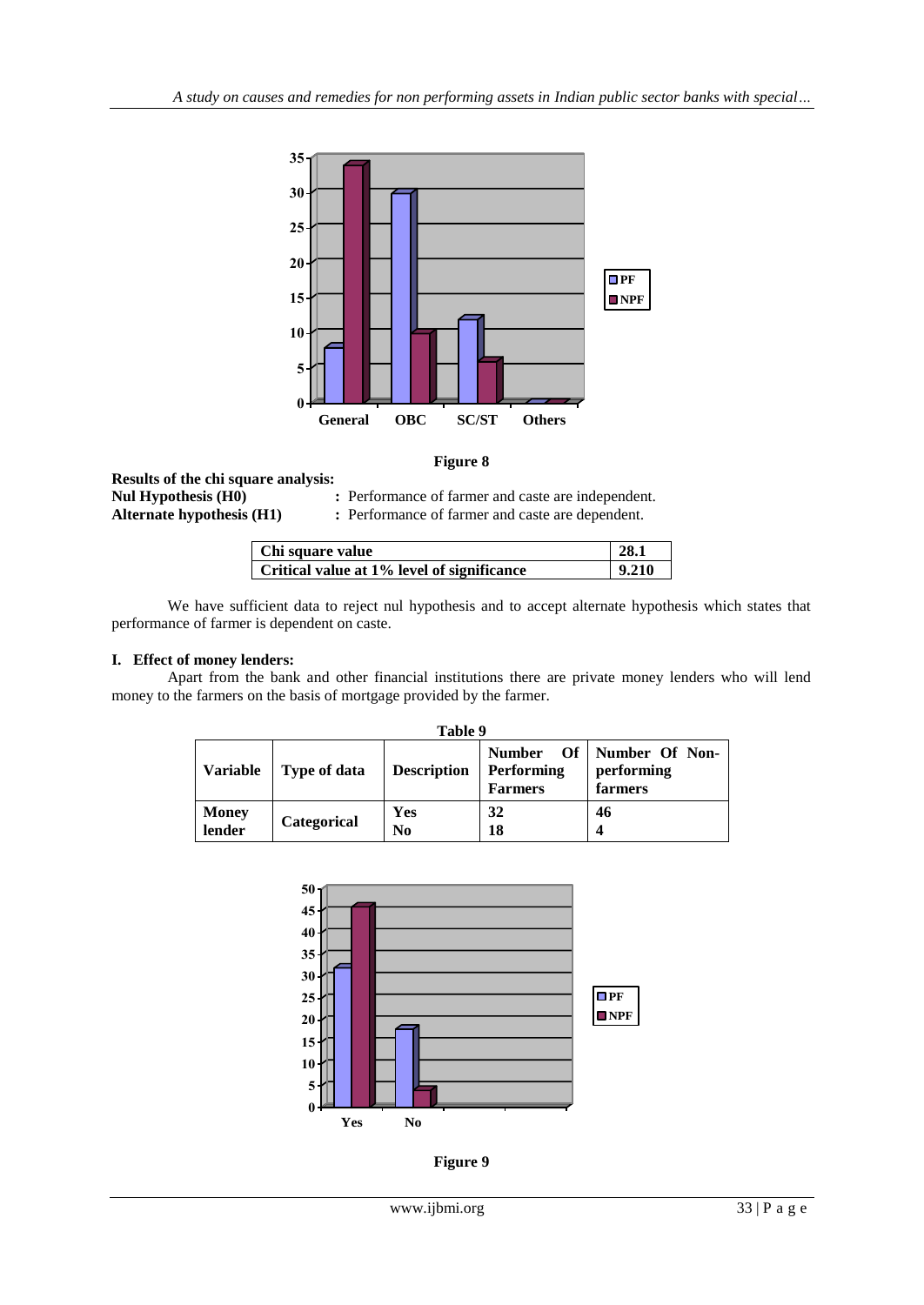**Results of chi square analysis:**

**Nul Hypothesis (H0) :** Performance of farmer is independent of presence of moneylender.

**Alternate hypothesis (H1) :** Performance of farmer and presence of money lender are dependent.

| Chi square value                           | 11.52 |
|--------------------------------------------|-------|
| Critical value at 1% level of significance | 6.635 |

We have sufficient data to reject nul hypothesis. Therefore we accept alternate hypothesis. This shows that the presence of money lender is dependent on the performance on a farmer.

#### **J. Effect of guarantor:**

|                  |                           |                               | Table 10                                     |                                     |
|------------------|---------------------------|-------------------------------|----------------------------------------------|-------------------------------------|
| <b>Variable</b>  | <b>Type</b><br>of<br>data | <b>Description</b> Performing | <b>Of</b><br><b>Number</b><br><b>Farmers</b> | Number Of Non-performing<br>farmers |
| <b>Guarantor</b> | Categorical               | Yes<br>No                     | 46<br>4                                      | 44                                  |



#### **Figure 10**

**Results of chi square analysis:**

**Nul Hypothesis (H0) :** Performance of farmer is independent of guarantor.

**Alternate hypothesis (H1) :** Performance of farmer is dependent on guarantor.

| Chi square value                           | 64.1  |
|--------------------------------------------|-------|
|                                            |       |
| Critical value at 1% level of significance | 9.210 |

We have sufficient data to reject nul hypothesis. Therefore we accept alternate hypothesis. Hence we say performance of farmer is affected by the presence of guarantor.

Likewise a set of 20 variables have been considered and a chi square test at 1% level of significance is conducted. The results of which are recorded in Table 11.

The following table gives us the overview of the type of correlation of variable with the Nul hypothesis.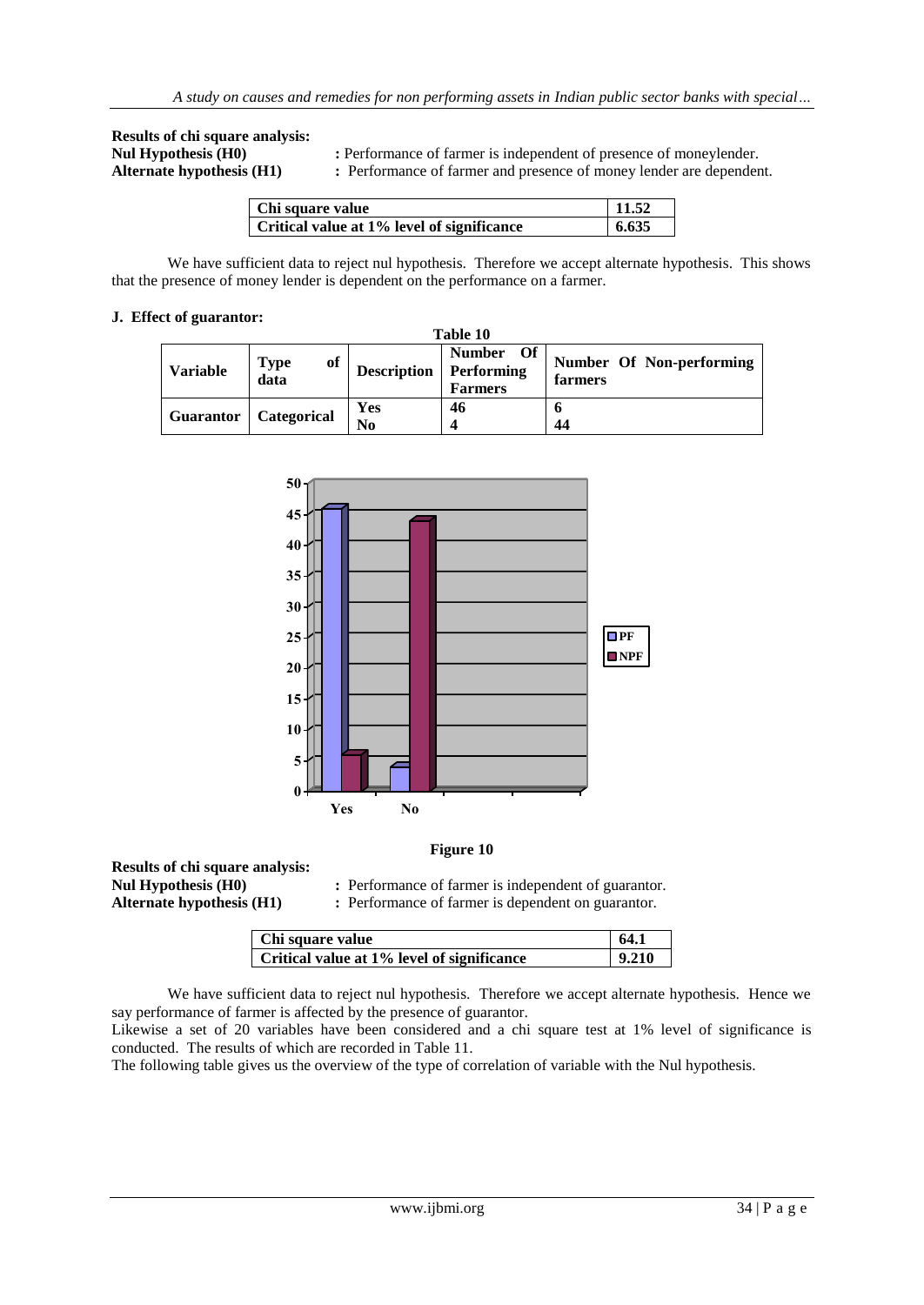|                                       | Table 11                                  |
|---------------------------------------|-------------------------------------------|
| Variables which do not influence      | Variables which influence farmers         |
| farmers performance                   | performance                               |
| 1)<br><b>Sex</b>                      | 1)<br>Age                                 |
| 2)<br><b>Religion</b>                 | 2)<br><b>Educational status</b>           |
| 3)<br><b>Security of other assets</b> | 3)<br><b>Marital status</b>               |
| 4)<br>The volume<br>of _<br>land      | 4)<br><b>Effect of family size</b>        |
| owned by the farmer                   | 5)<br><b>Effect of wealth status</b>      |
|                                       | Caste<br>6)                               |
|                                       | 7)<br><b>Money lender</b>                 |
|                                       | 8)<br><b>Guarantor</b>                    |
|                                       | 9)<br><b>Security of land</b>             |
|                                       | <b>10)</b><br>Security of gold            |
|                                       | 11)<br><b>Experience</b>                  |
|                                       | 12)<br>Suitability of land to crop        |
|                                       | 13)<br><b>Type of farming</b>             |
|                                       | <b>14</b> )<br><b>Irrigation facility</b> |
|                                       | 15)<br>other<br>оf<br>Any<br>source       |
|                                       | income                                    |
|                                       | 16)<br>Subsidy                            |

From the table we can conclude that we have got a positive result as 16 of our variables considered had their impact on the performance of the farmers. These significant differences are the one which will decide the creditworthiness of a borrower. A banker should consider these variables while sanctioning credit to the farmers in order to reduce NPA s.

#### **2. Communication Study:**

Interview of 100 farmers has been taken in telephone. Out of 100, 50 are credit worthy and 50 are non credit worthy borrowers. The questionnaire was conducted in kannada language, keeping in mind the educational and social mindset of farmers.

#### *Data Collected from the telephonic interview:*

Reasons Contributing to creditworthiness of the borrowers according to the Ranking Scale:

1. The farmers used the entire credit amount for the purpose to which the credit has been sanctioned. There is no diversification of credit amount for other personal uses.

2. Using advanced type of farming in agriculture like tractors, tillers etc.

3. In addition to agriculture the farmers are involved in other allied activities which will contribute to their goodwill.

4. Bank personnel will educate the farmers about the benefits of timely repayment of loan and also about the consequences of default. This will create awareness in the minds of the customers.

5. The type of crop matches very well with the cultivation land.

6. Availability of adequate irrigation facility.

7. Highly fertile land will also contribute to the increased output.

8. Use of good quality of seeds and also the bio-fertilizers which are eco-friendly.

The Following table represents some of the prominent reasons provided by the creditworthy farmers for the proper repayment of loans and advances along with interest:

| Code                    | <b>Reasons</b>                                  | <b>Percentage of farmers</b> |  |  |
|-------------------------|-------------------------------------------------|------------------------------|--|--|
| A                       | Utilization of credit amount for the purpose to | -26                          |  |  |
|                         | which it was sanctioned                         |                              |  |  |
| B                       | Using advanced type of farming                  | 22                           |  |  |
| $\overline{\mathbf{c}}$ | Involvement in other allied activities          | 12                           |  |  |
| D                       | <b>Motivation by the banker</b>                 | 11                           |  |  |
| E                       | Matching of crop with the cultivation land      | 10                           |  |  |
| $\mathbf{F}$            | <b>Adequate irrigation facility</b>             | 8                            |  |  |
| G                       | <b>Highly fertile land</b>                      | 6                            |  |  |
| H                       | <b>High quality seeds</b>                       |                              |  |  |

**Table 12**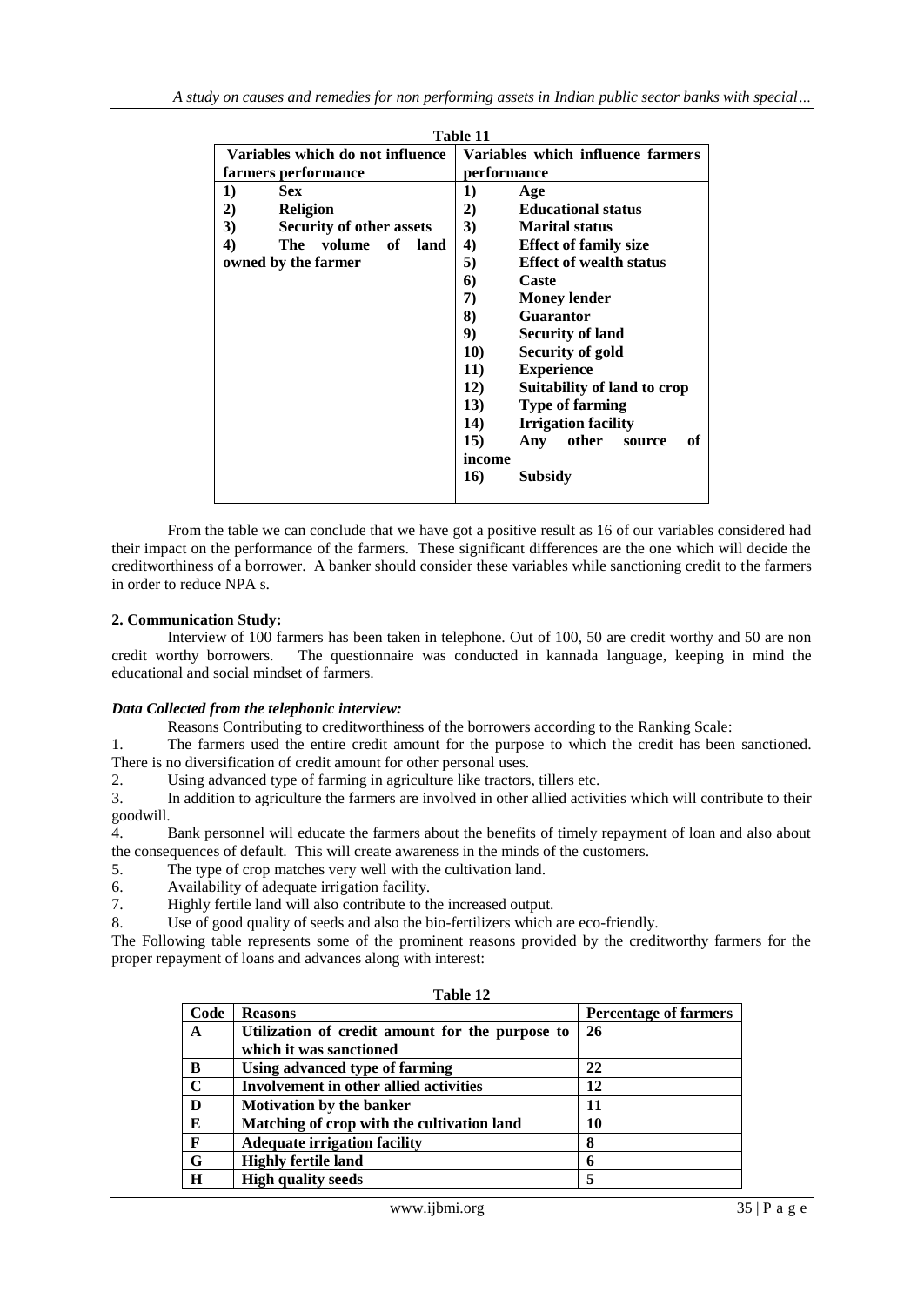Reasons contributing to the timely non-repayment of loans:

1. Farmers face difficulty in the repayment of loan due to crop failure. Indian farmers are mainly dependent on monsoon. Therefore the major cause of crop failure is the natural calamities.

2. Majority of the farmers still follow the traditional method of farming even though the technology is advanced. This will also contribute to reduction in the crop output.

3. Lack of labors at the right time to carry out the required operation will lead to delay in the harvesting of crops which in turn contributes to the crop destruction.

4. Lack of inputs like the seeds quality, availability and bio-fertilizers will also contribute to reduction in output.

5. To get a very high yield it is necessary to sow the crop that is suitable to the land. Mismatch between the crop and the cultivating land will also lead to crop failure.

6. Some of the crops need an adequate supply of water for their growth. In these cases lack of irrigation facility will also lead to crop failure.

7. Pests and diseases to the crops will lead to crop failure.

8. One more reason contributing to reduced profitability is the decrease in the marketability of the product due to i) low quality product or ii) bulk production.

9. Apart from inbound problems the personal obligation of the farmer and also the family commitments will also lead to the non-repayment/delayed payment of loan. For ex: Marriage, Funeral etc.

|             | .                                        |                              |
|-------------|------------------------------------------|------------------------------|
| Code        | <b>Reason</b>                            | <b>Percentage of farmers</b> |
| A           | Crop failure                             | 23                           |
| B           | <b>Traditional cultivation methods</b>   | 18                           |
| $\mathbf C$ | Lack of adequate labor                   | 14                           |
| D           | Lack of adequate inputs                  | 13                           |
| E           | Mismatch between the crop and the land   | 10                           |
| F           | <b>Inadequacy of irrigation facility</b> | 9                            |
| G           | <b>Improper maintenance of crops</b>     | 8                            |
| $\bf H$     | <b>Decrease in marketability</b>         | 3                            |
|             | <b>Personal problems</b>                 |                              |

| DI<br>Ш<br>и<br>٠ |  |
|-------------------|--|
|-------------------|--|

#### **III. RESULTS AND DISCUSSIONS**

From graph 1 it is clear that the young farmers have very less chance of defaulting the loan than the old aged farmers. From this we can predict that the age will contribute to the creditworthiness of farmers as the young farmers will work hard in the agricultural field rather than the old aged persons. This theory can be justified by considering the following reasons:

**a.** Young farmers follow the advanced type of agricultural practices thereby getting better yield.

**b.** Young farmers readily adapt and implement innovative ideas as well as the agricultural methods which will help them to get a good crop yield.

The percentage of women defaulting is rare because they are usually financed in groups called as the self help groups wherein each group has a leader and that leader will take the responsibility of the entire repayment of the loan amount.

From graph 3 it is clear that the most of the non performing farmers are illiterates. It means that the educational status will definitely have an impact on the performance of a farmer. There are 2 reasons which contribute to this interpretation:

**a.** It is very difficult to change the mindset of the illiterate farmers as they take considerably long duration of time to accept the change.

**b.** They are deprived of the information provided by news papers and other articles published in magazines which give updated knowledge about the advanced agricultural techniques.

Unmarried farmers are efficient in repaying the loan than the married persons. Since unmarried farmers are single they don't have any family related responsibilities. Therefore they can concentrate on agriculture. This shows that the married persons have family problems which will contribute to their non creditworthiness.

Farmers having more family members face difficulty in repayment of loan as they have to fulfill the needs of all the members in a family. This is where the utilization of the sanctioned credit amount for the purpose to which it has been taken comes into picture. Most of our farmers are not utilizing the credit amount in agriculture instead they use for the purpose of marriage, construction of new house and also buying some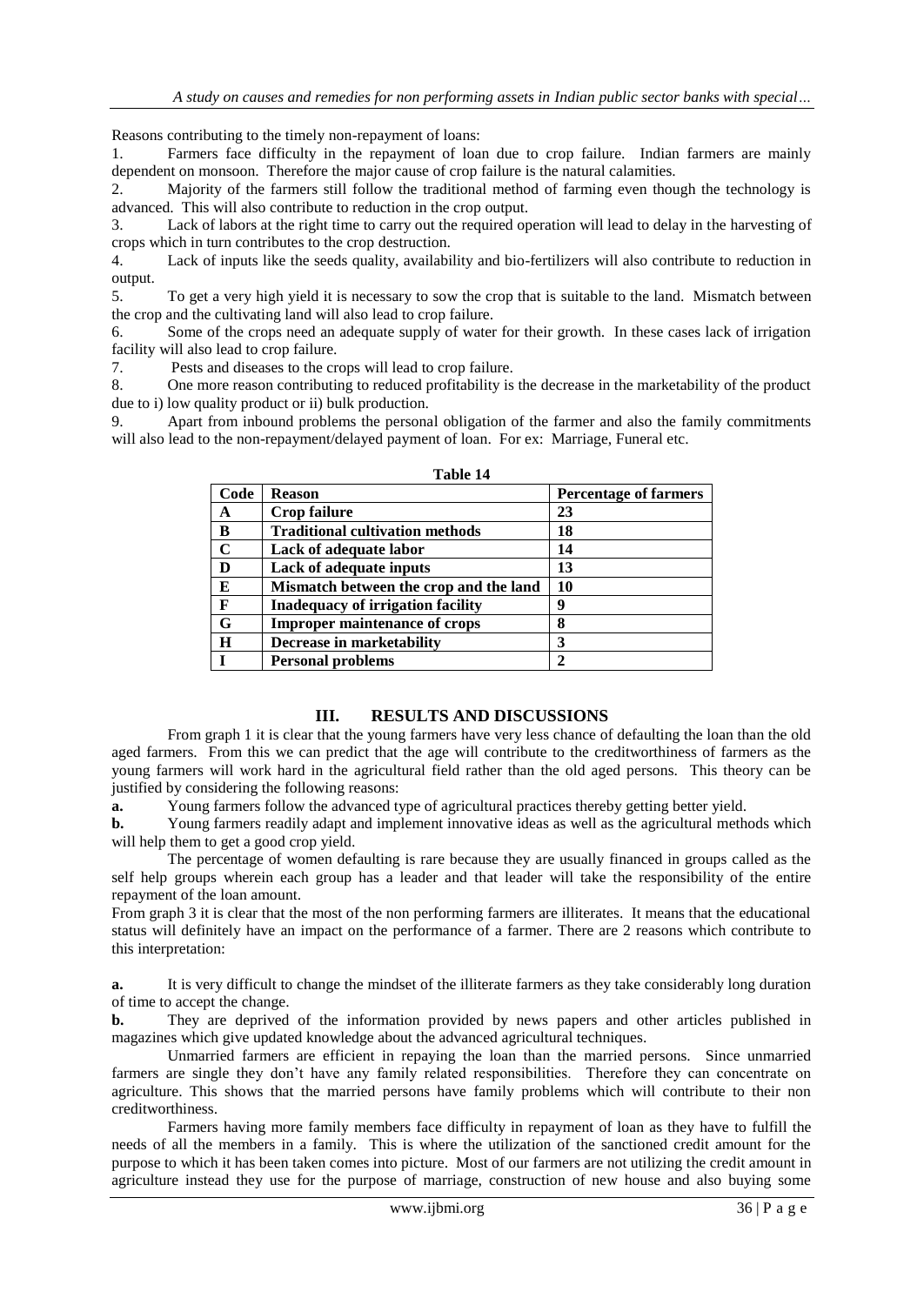physical assets like gold and vehicles. This will create a threat in the non repayment of interest as these investments don't fetch any profit to the farmer. Therefore while sanctioning the loan the banker will not sanction it at a time but it will be in the form of installments. They will also conduct post sanction survey to check whether the loan amount has been properly utilized or not.

BPL farmers will have more chances of default as they are in poverty. Poverty is a major problem in India, on which most of our politicians are working till today, to bring up the below poverty line people.

Religion does not have any impact on the repayment of loan as it is only concerned with the personal identity of a person.

When it comes to caste the people falling under the general category will face difficulty in repayment of loan as they did not receive any subsidy or other assistance from the government whereas the people belonging to backward community will receive certain privileges in the form of subsidies sanctioned by the government which will make them creditworthy.

According to our study the creditworthy farmers did not take any loan from outside because they have to payback the money at later stage. But in case of nonperforming farmers they take loan from wherever the money is made available as their job is to default.

A creditworthy borrower will maintain his goodwill and a disciplined code of conduct with the other persons in the society. As a result we find that the creditworthy borrowers have guarantors than the non creditworthy borrowers.

Creditworthy farmers will pay back the loan amount with interest properly. Therefore they will retain their collateral security; therefore they will provide the collateral security. Whereas the NPA farmers are not sure of paying back their interest as well as the loan amount, therefore they hesitate to give the collateral security. This fact is clearly reflected in our result.

The discussion obtained in case of the security of land can be implied in case of security of gold. The creditworthy farmers never mind providing gold as the security as they get back their gold after paying back their loan amount whereas the defaulters donot dare to provide security of gold.

The proportion of farmers giving the other assets as security is low as they have already given the primary as well as land and gold as the security.

The chances of defaulting are more in case of the farmers who have 5 or less than 5 acres of land. This makes sense because the profit obtained by these farmers is not sufficient to meet both their family requirement as well as their repayment of loan.

Experience counts a lot, not only in agriculture but in other occupations also. The farmers having more years of experience know the pros and cons of adapting a new technique in agriculture. This helps them to play safe in the cultivation activity. As a result their profitability increases.

Before cultivation the farmers have to decide on the crop that has to be grown in their area. If the proposed crop suits the land the quantity of crop increases. If a farmer commits any mistake in decision making then he will end up in loss. This clearly shows that decision making not only plays a vital role in management but also in agriculture.

Farmers following the advanced type of farming are more efficient in paying the interest than the farmers following old and traditional methods of cultivation.

According to our study the farmers having well irrigated land have higher yield which will contribute to their creditworthiness. For this reason only the bank sanctions separate loan to the irrigation purpose.

Farmers having other source of income other than agriculture will utilize this income to pay their interest. Therefore they have less chances of defaulting.

Even though the government provides subsidy to both normal as well as non performing farmers the non performing farmers will wait for the subsidies. This will create delay on the part of the farmer in payment of interest.

#### **IV LIMITATIONS**

The main limitation of our sample size is this sample is taken from the State Bank Of Mysore Region office which has only 5 regions, namely Hassan, Mandya, Mysore, Chamarajanagara and Mangalore. This sample is very small compared to the entire agricultural sector of Karnataka. But there is no doubt that the results obtained from these sample studies represent the entire population of the farmers in Hassan SBM branch. Further a farmer who is creditworthy may not satisfy all the conditions given in the table. For ex: A creditworthy borrower may be literate, he provided collateral security and he has other source of income but if he is married the banker cannot avoid giving him the loan according to our study. This becomes vague. Therefore our study holds good only with combination of these variables, which are both satisfactory and in some cases unsatisfactory with respect to a single farmer.

The other limitation is a farmer may not be willing to reveal the correct information to a banker. He may have sufficient amount of money to pay the interest but he is not willing to pay it because he believe in